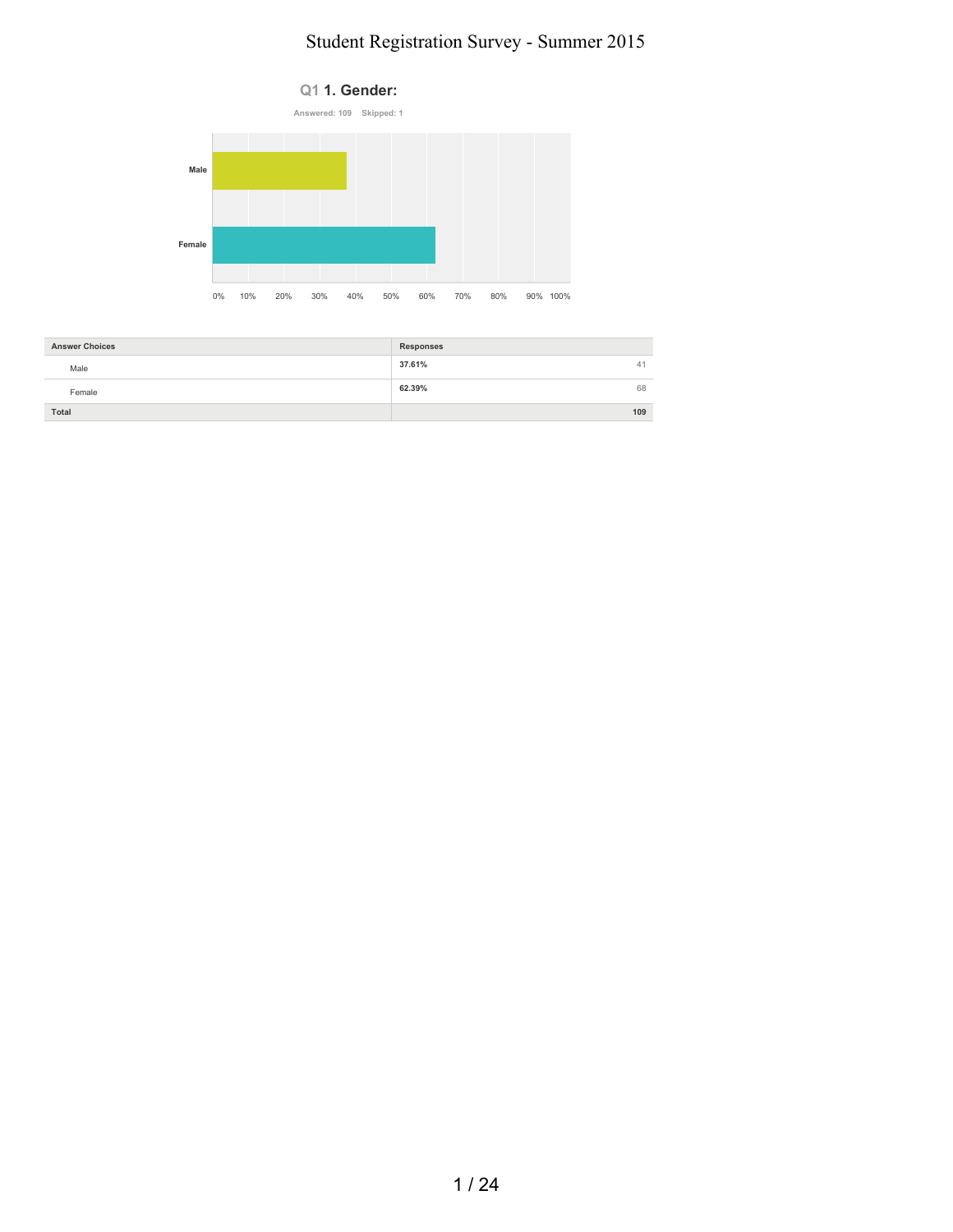

#### **Q2 2. The campus I am / will be attending is:**

| <b>Answer Choices</b>  | <b>Responses</b>         |
|------------------------|--------------------------|
| <b>National Campus</b> | 95.41%<br>104            |
| Chuuk Campus           | $0.00\%$<br>$\mathbf{0}$ |
| Kosrae Campus          | $0.00\%$<br>$\circ$      |
| Pohnpei Campus         | 2.75%<br>3               |
| Yap Campus             | $0.00\%$<br>$\mathbf{0}$ |
| FSM FMI Campus         | 1.83%<br>2               |
| Total                  | 109                      |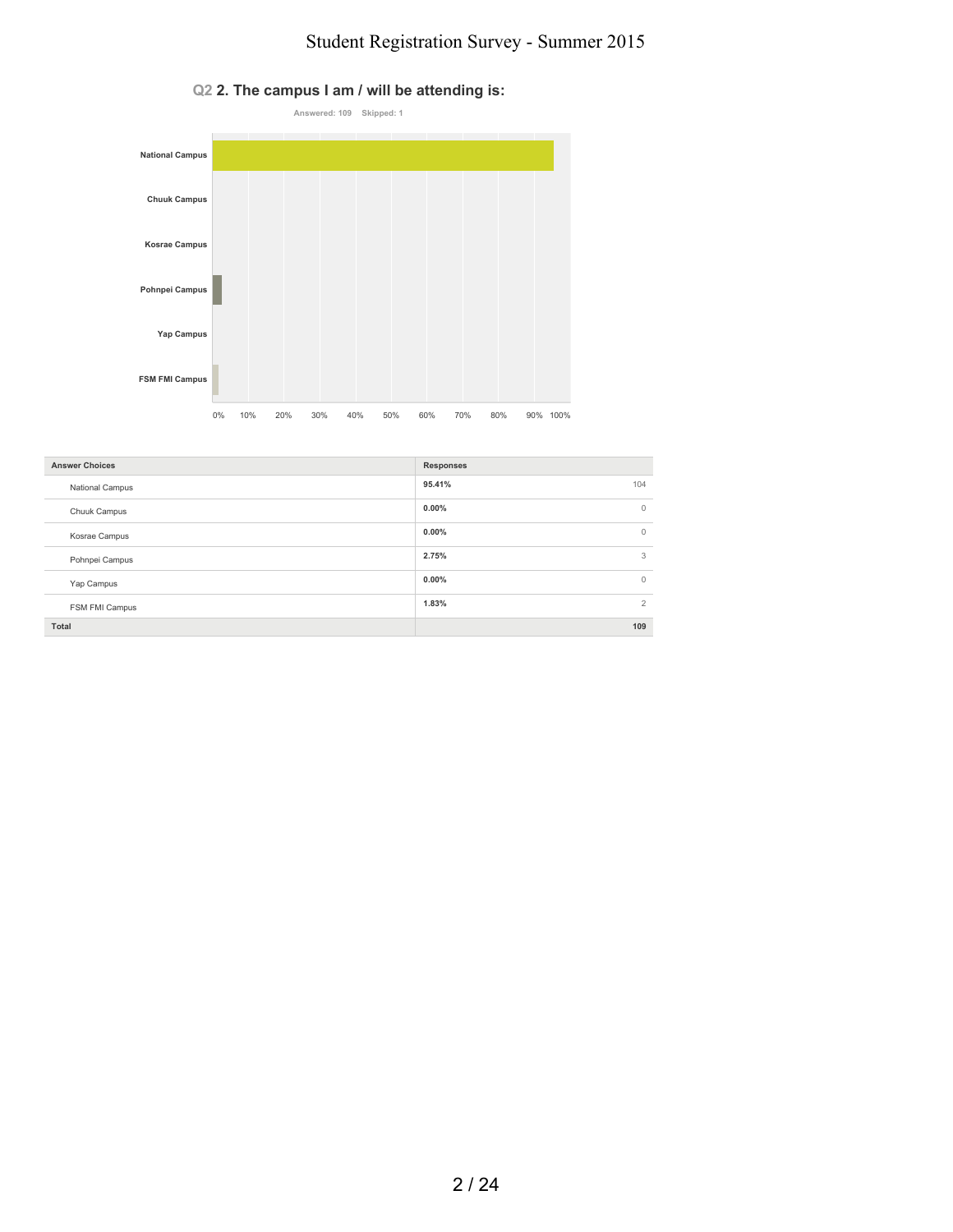

| <b>Answer Choices</b> | <b>Responses</b> |
|-----------------------|------------------|
| Freshmen              | 5.50%<br>6       |
| Sophomore             | 67.89%<br>74     |
| 3rd Year Student      | 16.51%<br>18     |
| 4th Year Student      | 10.09%<br>11     |
| Total                 | 109              |

#### **Q3 3. Classification:**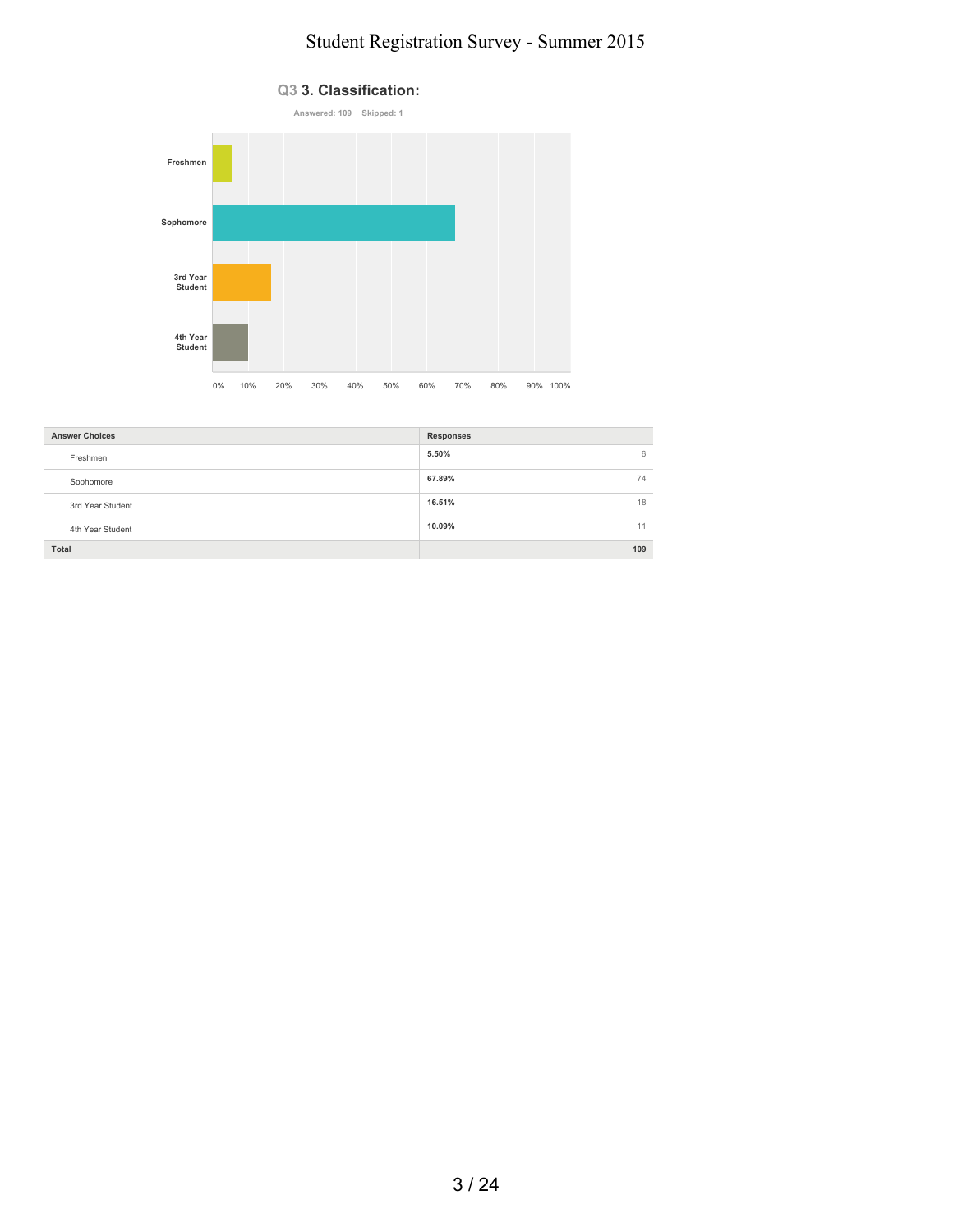

| <b>Answer Choices</b> | Responses              |
|-----------------------|------------------------|
| New                   | 1.85%<br>$\mathcal{L}$ |
| Continuing            | 87.04%<br>94           |
| Transfer              | 4.63%<br>5             |
| Returning             | 6.48%                  |
| Total                 | 108                    |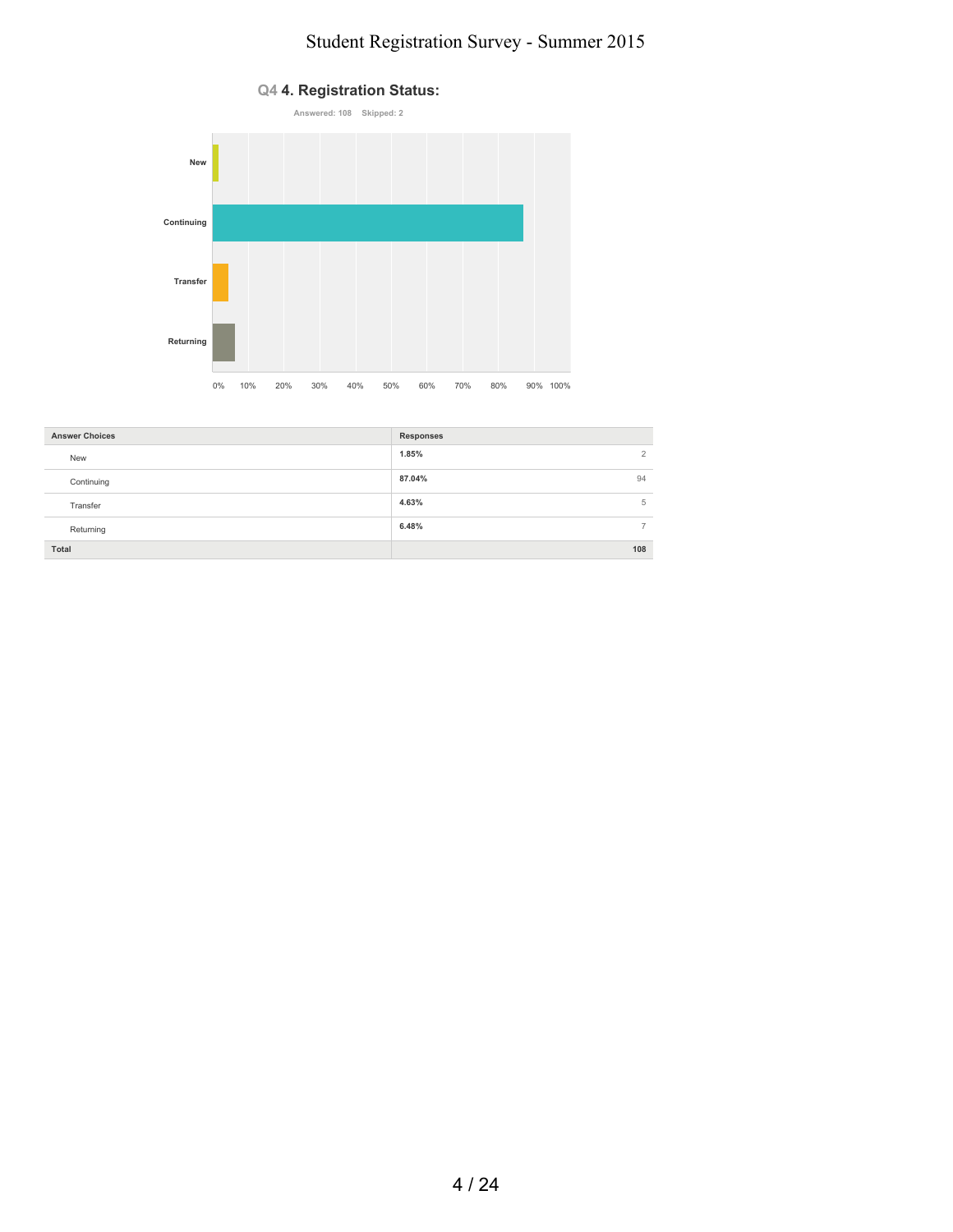#### **Q5 5. Please indicate your major / program below:**



| <b>Majors</b> |                     |                      |                                                         |                                                                |                      |                                         |                                            |                                                                  |                                                                                    |                          |                                            |                                      |                                   |
|---------------|---------------------|----------------------|---------------------------------------------------------|----------------------------------------------------------------|----------------------|-----------------------------------------|--------------------------------------------|------------------------------------------------------------------|------------------------------------------------------------------------------------|--------------------------|--------------------------------------------|--------------------------------------|-----------------------------------|
|               | AS in<br>Accounting | TYC in<br>Accounting | AS in Ag. &<br>Nat. Res.<br><b>Management</b><br>(ANRM) | CA in<br>Agriculture<br>and Food<br><b>Technology</b><br>(AFT) | CA in<br>Bookkeeping | AAS in<br><b>Building</b><br>Technology | AS in<br><b>Business</b><br>Administration | <b>CA</b> in Cabinet<br><b>Making/Furniture</b><br><b>Making</b> | CA in<br>Career<br><b>Education:</b><br><b>Motor</b><br>Vehicle<br><b>Mechanic</b> | CA in<br>Carpentry       | AS in<br>Computer<br>Information<br>System | CA in<br>Construction<br>Electricity | CA in<br>Electr<br>Engin<br>Techn |
| Majors        | 0.93%               | $0.00\%$<br>$\Omega$ | 2.78%<br>$\sim$                                         | $0.00\%$                                                       | $0.00\%$             | 0.00%                                   | 7.41%                                      | 0.00%                                                            | $0.00\%$                                                                           | $0.00\%$<br>$\mathbf{0}$ | 6.48%                                      | $0.00\%$                             |                                   |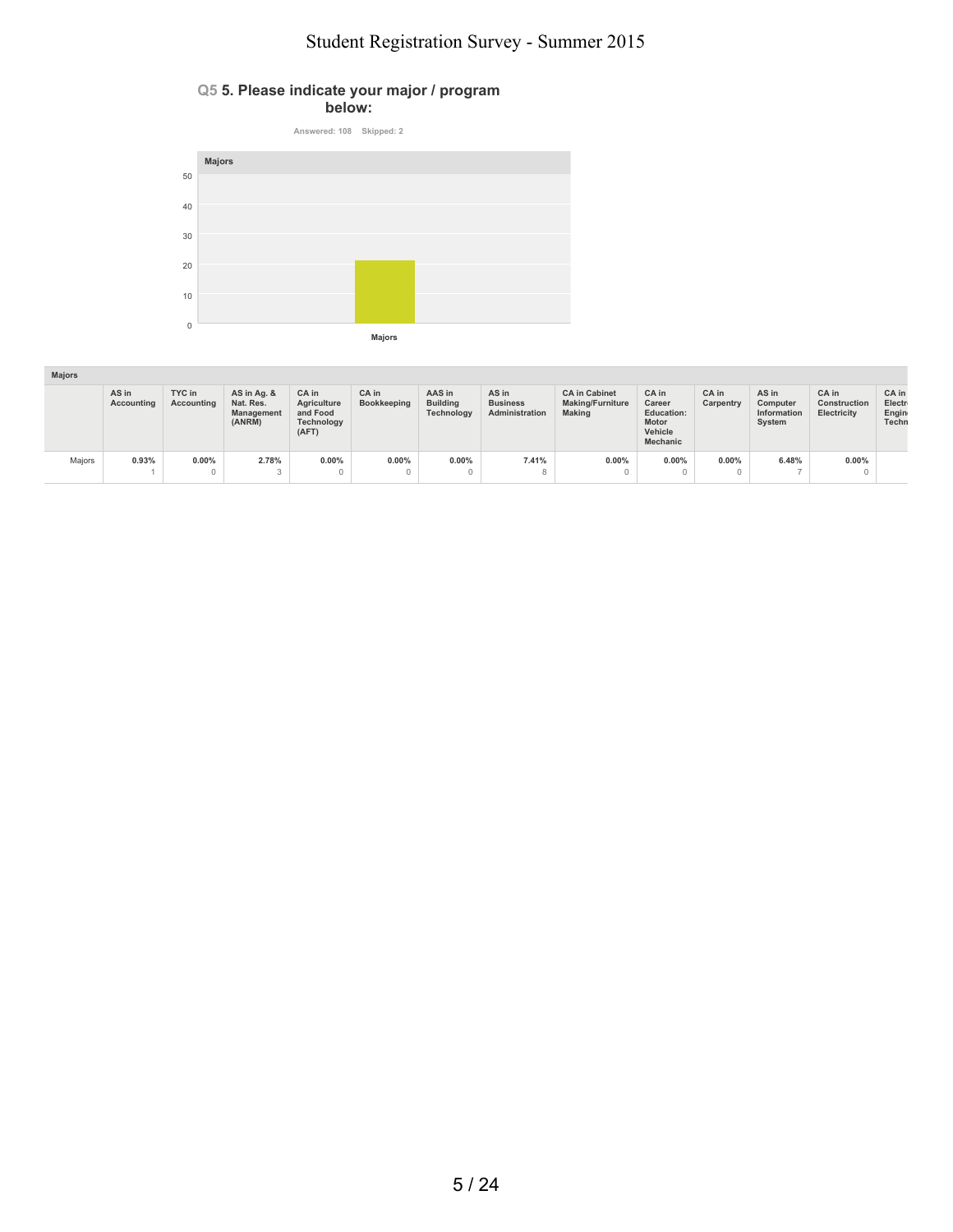

| <b>Answer Choices</b>  | <b>Responses</b>         |
|------------------------|--------------------------|
| Chuuk                  | 10.00%<br>11             |
| Kosrae                 | 5.45%<br>6               |
| Pohnpei                | 67.27%<br>74             |
| Yap                    | 17.27%<br>19             |
| Other (please specify) | $0.00\%$<br>$\mathbf{0}$ |
| Total                  | 110                      |

### **Q6 6. State of Origin:**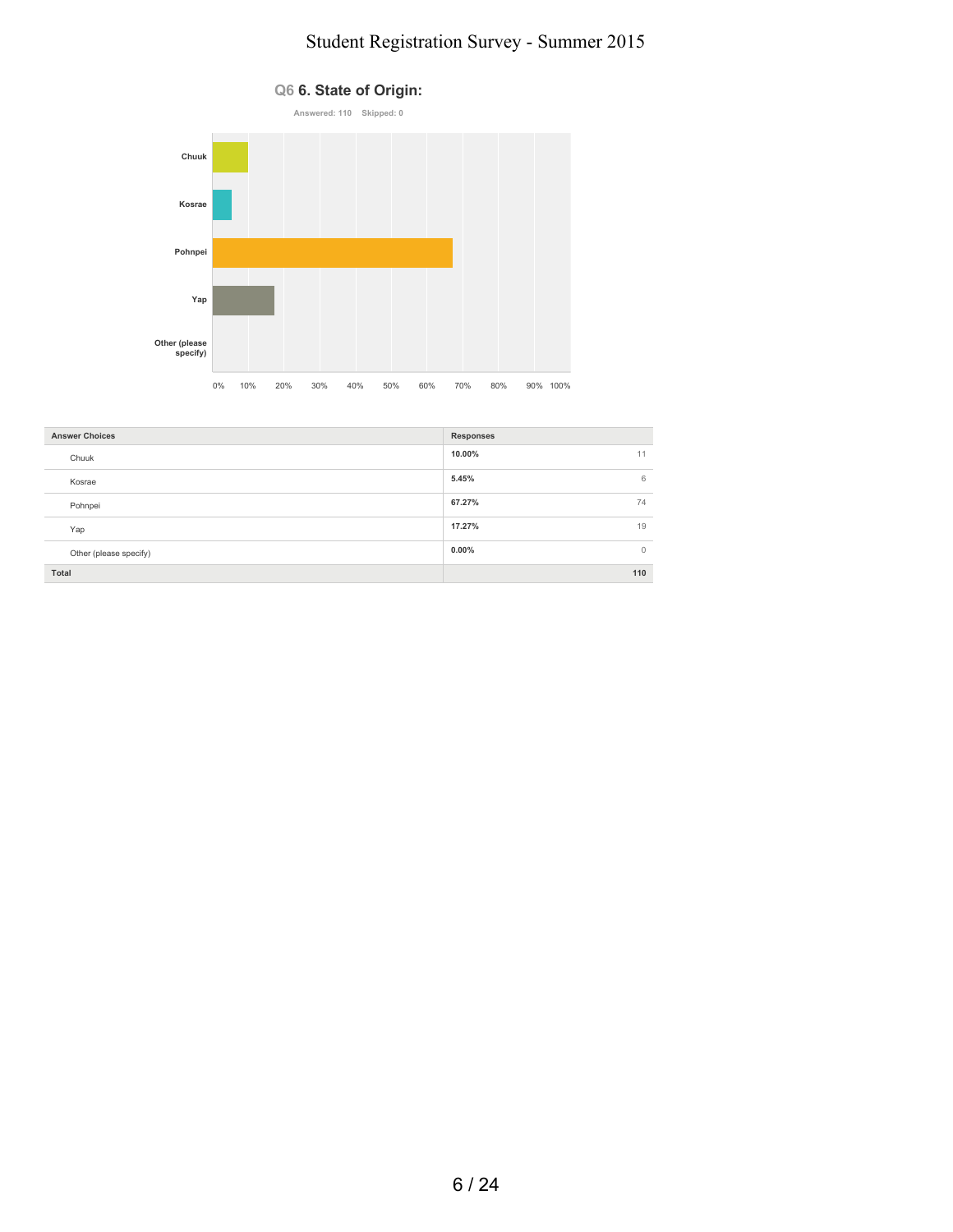

| <b>Answer Choices</b>                        | <b>Responses</b> |     |
|----------------------------------------------|------------------|-----|
| Staying with family/relatives                | 72.90%           | 78  |
| Staying in the Residence Hall (COM-FSM Dorm) | 17.76%           | 19  |
| Staying in a rented house/apartment          | 9.35%            | 10  |
| Total                                        |                  | 107 |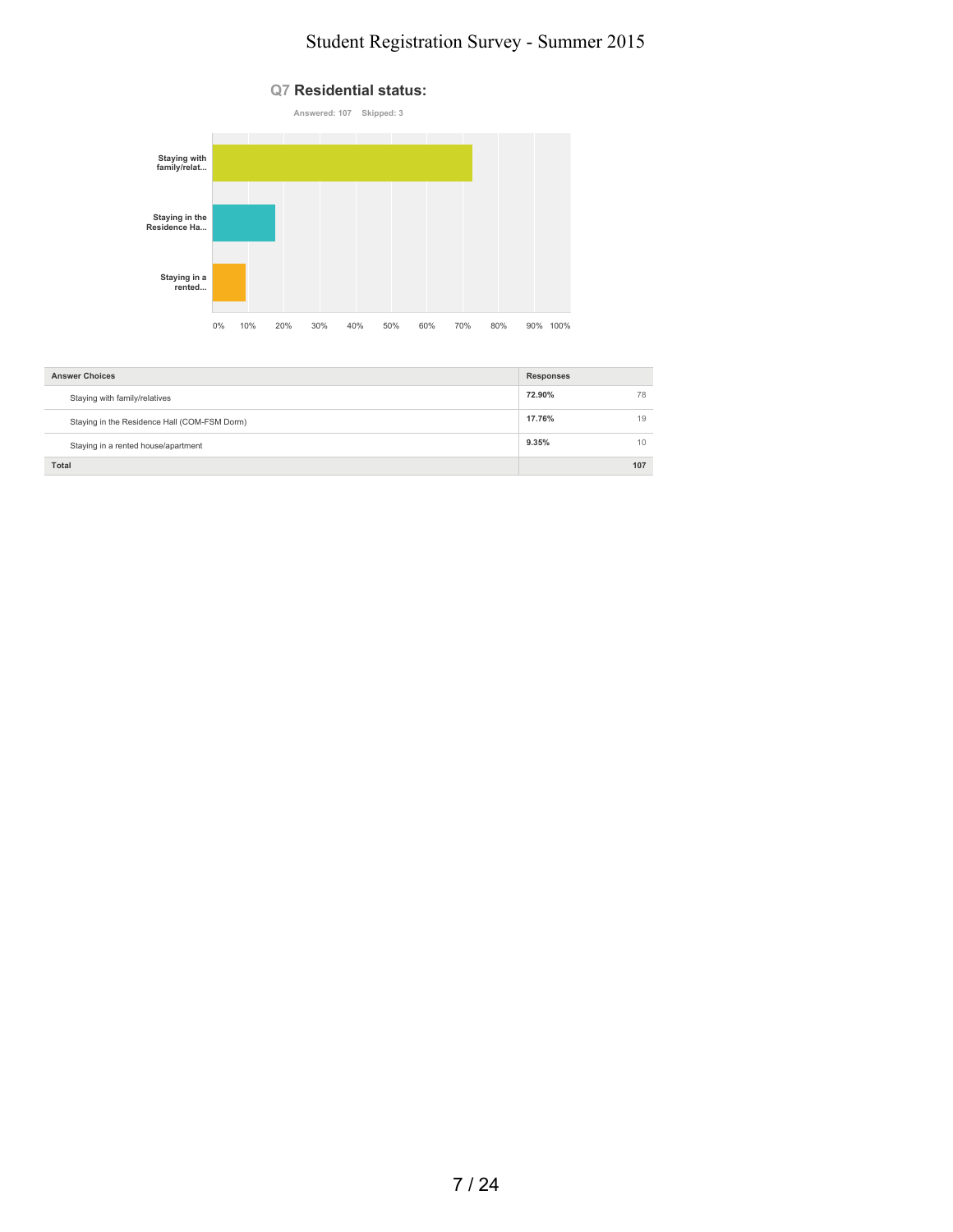

| <b>Answer Choices</b> | <b>Responses</b>         |
|-----------------------|--------------------------|
| Very satisfied        | 42.73%<br>47             |
| Satisfied             | 47<br>42.73%             |
| Neutral               | 16<br>14.55%             |
| Dissatisfied          | $0.00\%$<br>$\circ$      |
| Very Dissatisfied     | $0.00\%$<br>$\mathbf{0}$ |
| Total                 | 110                      |

#### **Q8 1. Hours set for registration.**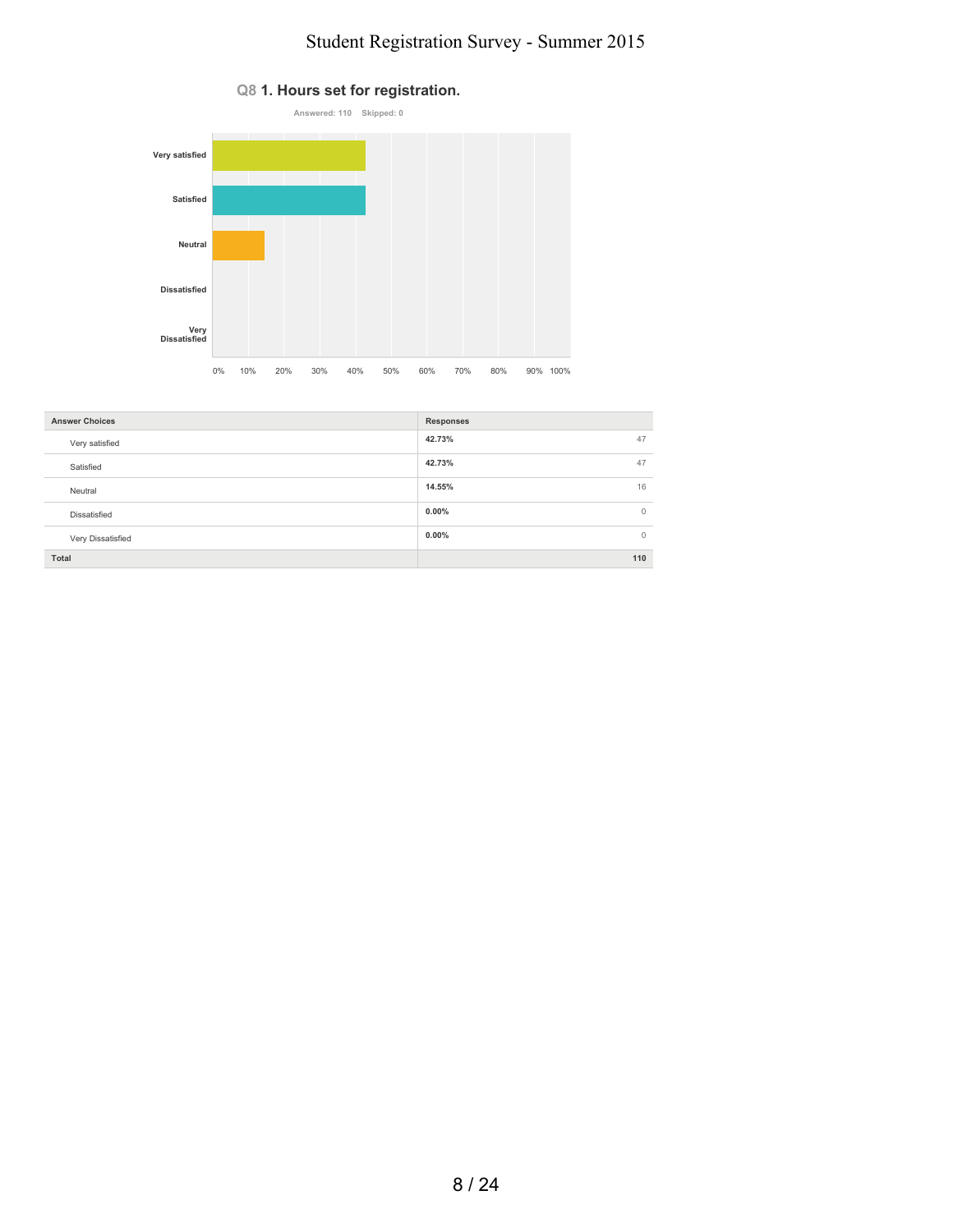

| <b>Answer Choices</b> | <b>Responses</b> |
|-----------------------|------------------|
| Very satisfied        | 46.36%<br>51     |
| Satisfied             | 43.64%<br>48     |
| Neutral               | 8.18%<br>9       |
| Dissatisfied          | 1.82%<br>◠       |
| Very Dissatisfied     | $0.00\%$<br>Ω    |
| Total                 | 110              |

### **Q9 2. Forms used for registration**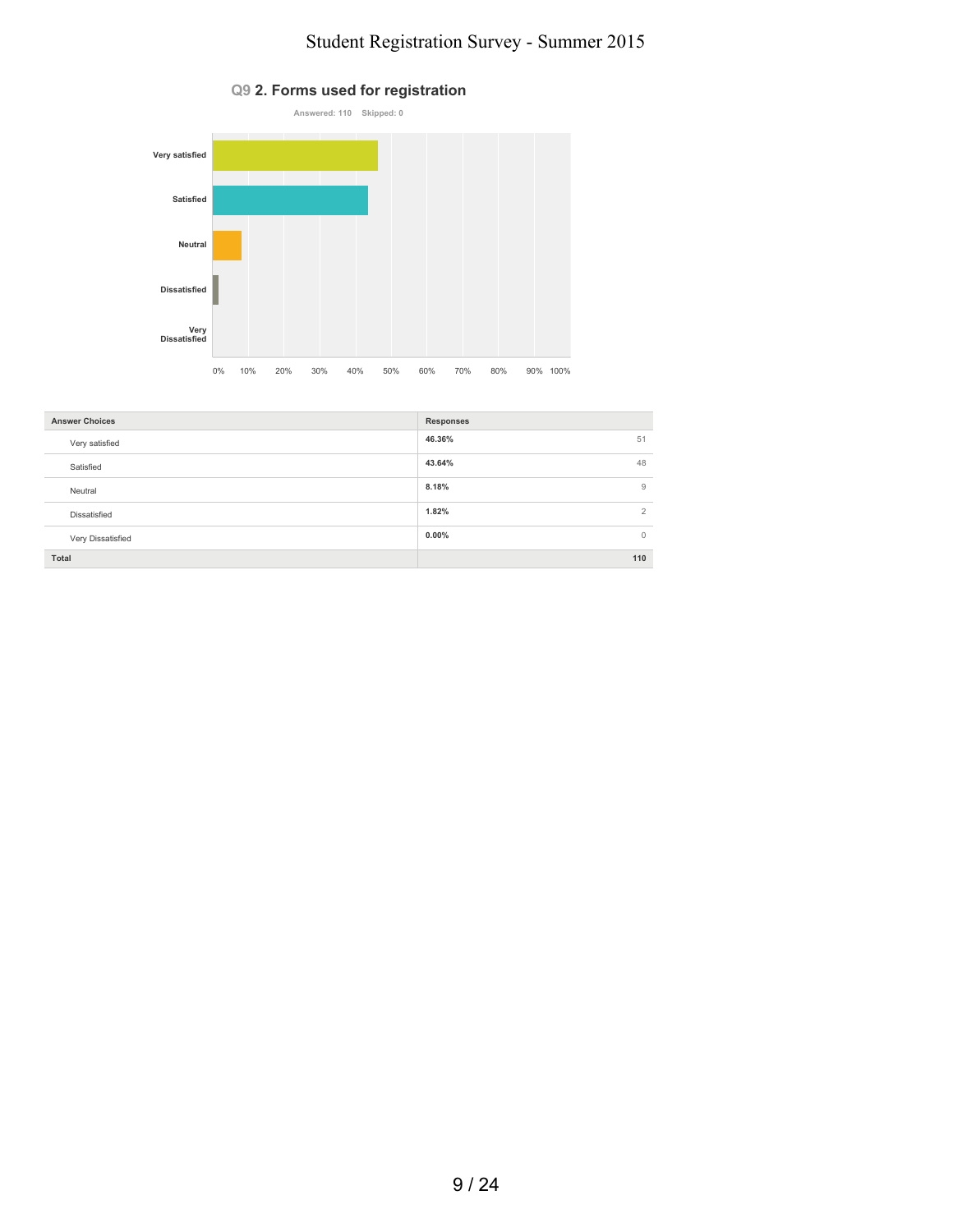

| <b>Answer Choices</b> | <b>Responses</b> |
|-----------------------|------------------|
| Very satisfied        | 38<br>34.86%     |
| Satisfied             | 48.62%<br>53     |
| Neutral               | 15<br>13.76%     |
| Dissatisfied          | 2<br>1.83%       |
| Very dissatisfied     | 0.92%<br>1       |
| Total                 | 109              |

#### **Q10 3. Location used for registration.**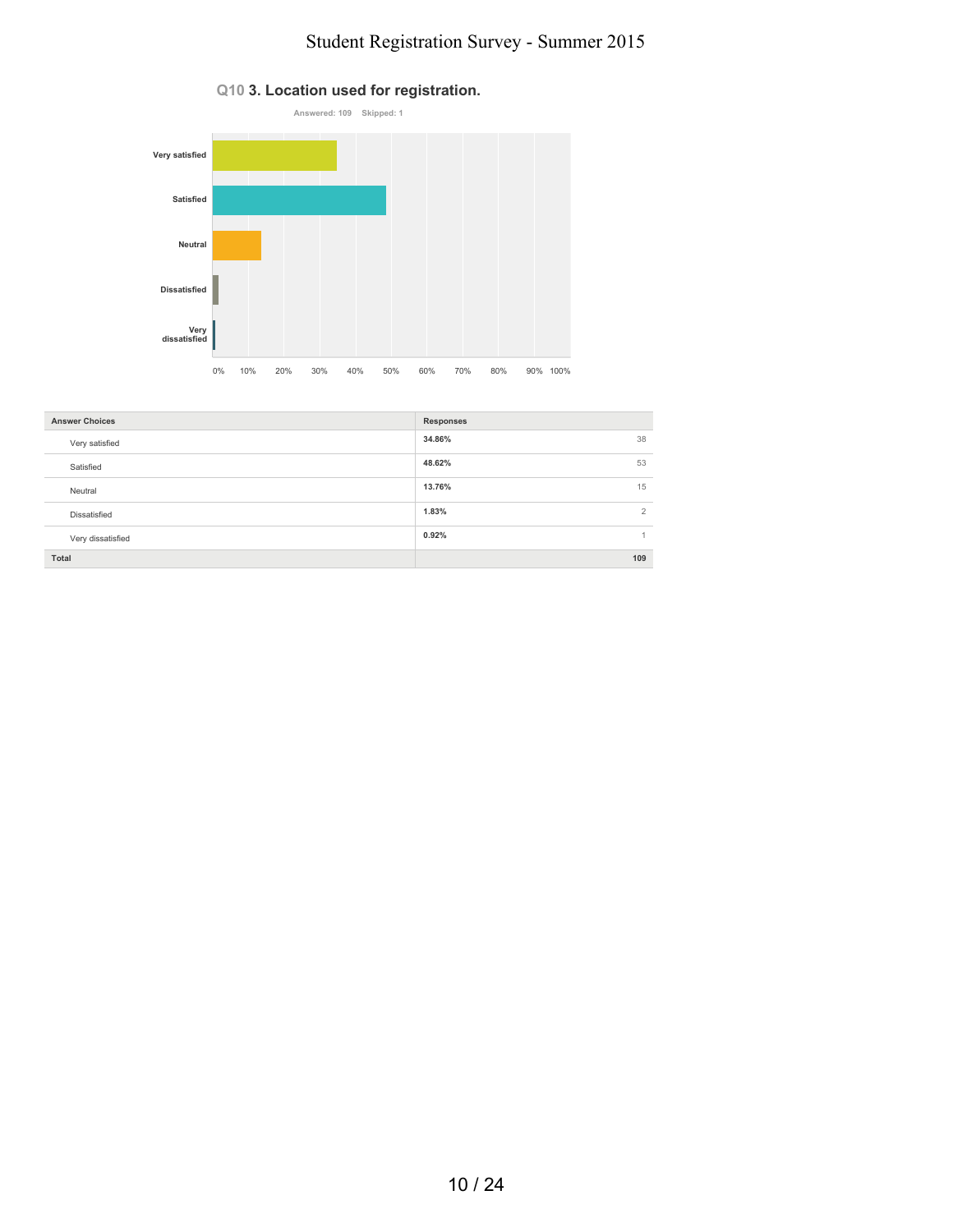

| <b>Answer Choices</b> | <b>Responses</b> |
|-----------------------|------------------|
| Very Satisfied        | 39<br>36.79%     |
| Satisfied             | 48<br>45.28%     |
| Neutral               | 16<br>15.09%     |
| <b>Dissatisfied</b>   | 2<br>1.89%       |
| Very dissatisfied     | 0.94%<br>1       |
| Total                 | 106              |

#### **Q11 4. Lay-out used for registration.**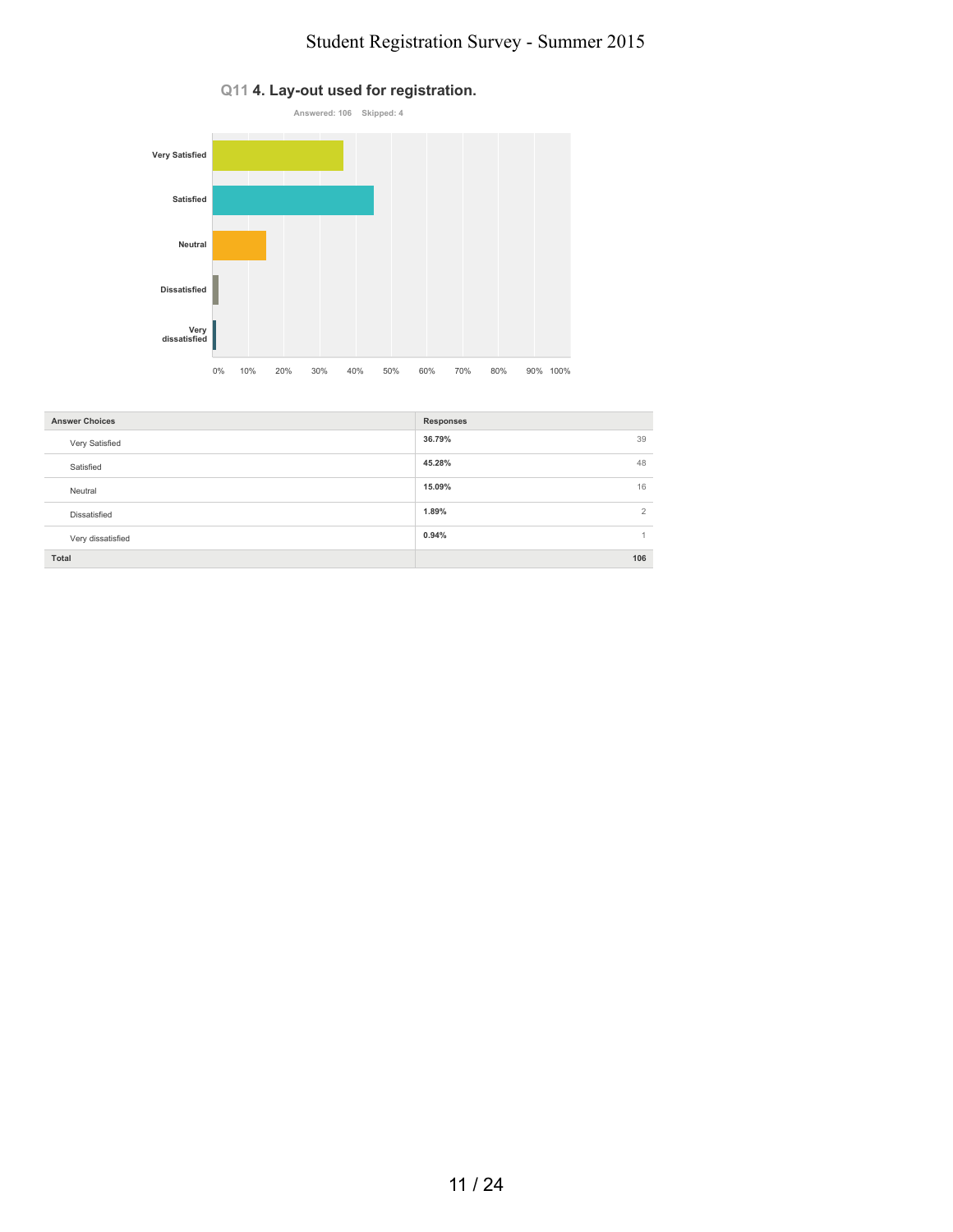

| <b>Answer Choices</b> | <b>Responses</b>        |
|-----------------------|-------------------------|
| Very satisfied        | 41.28%<br>45            |
| Satisfied             | 41.28%<br>45            |
| Neutral               | 11.93%<br>13            |
| Dissatisfied          | 3.67%<br>$\overline{4}$ |
| Very dissatisfied     | 1.83%<br>$\overline{2}$ |
| Total                 | 109                     |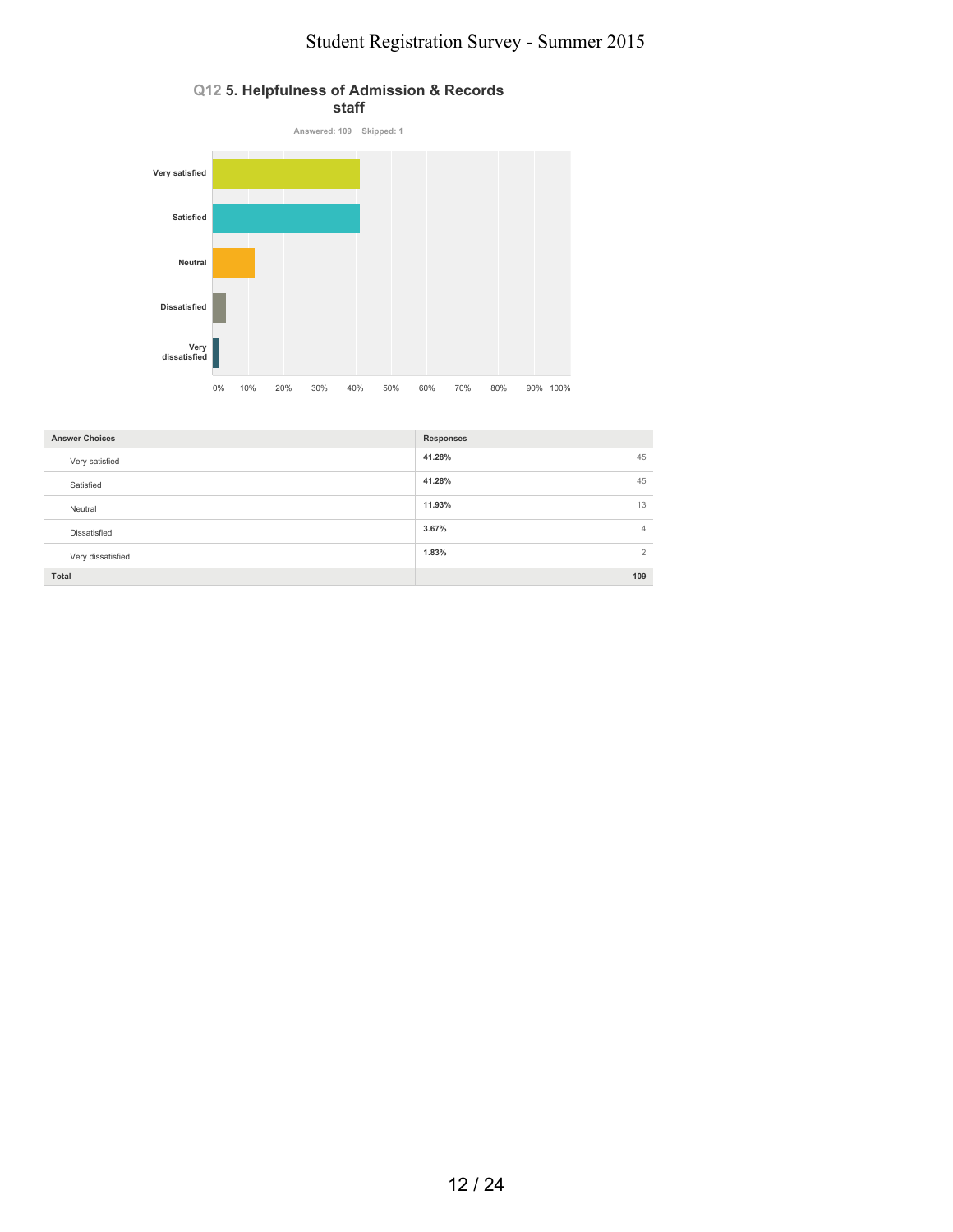

| <b>Answer Choices</b> | <b>Responses</b>        |
|-----------------------|-------------------------|
| Very satisfied        | 45.45%<br>50            |
| Satisfied             | 40.00%<br>44            |
| Neutral               | 11.82%<br>13            |
| Dissatisfied          | 1.82%<br>$\overline{2}$ |
| Very dissatisfied     | 0.91%                   |
| Total                 | 110                     |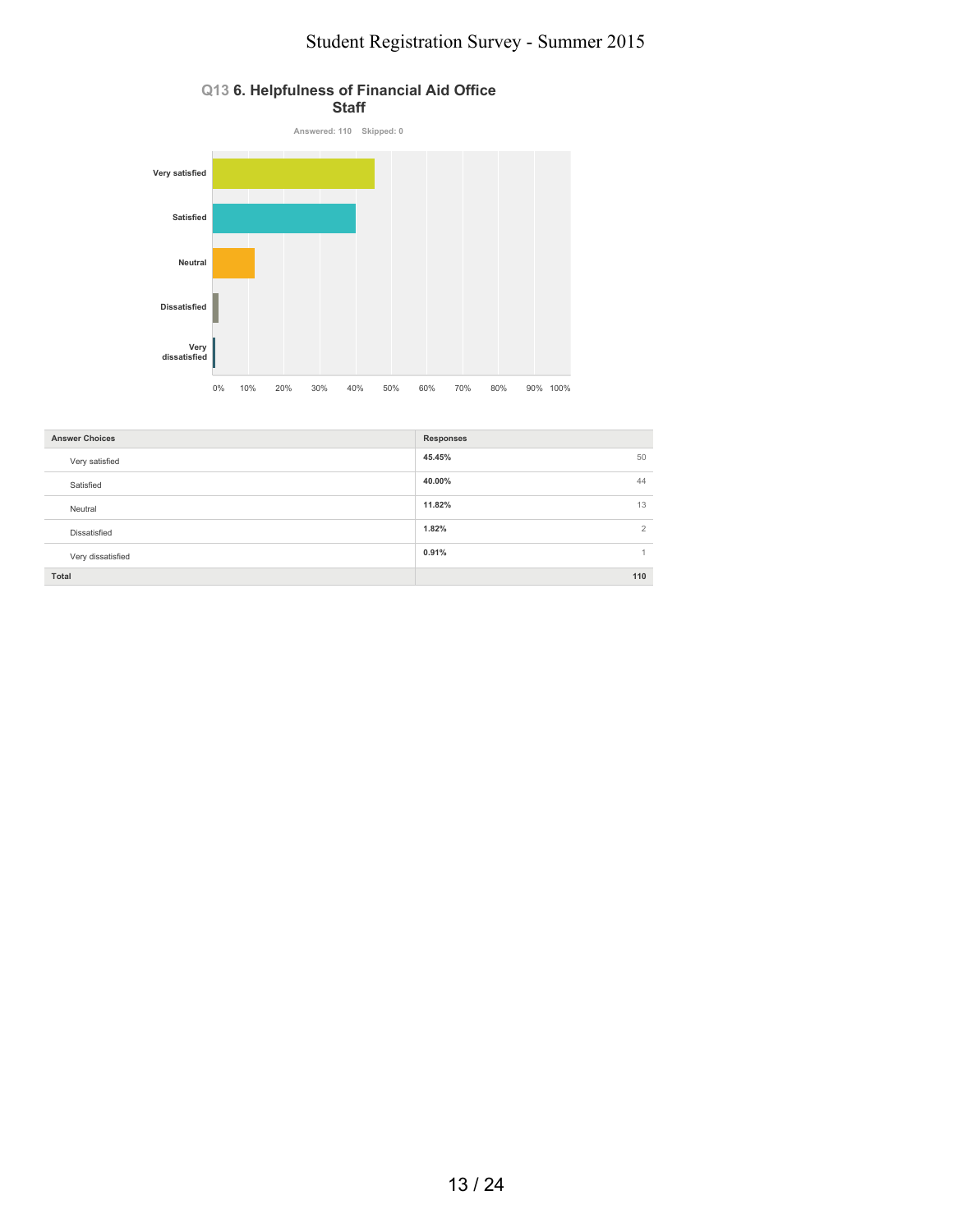

| 33<br>30.28%<br>Very satisfied |
|--------------------------------|
|                                |
| 48.62%<br>53<br>Satisfied      |
| 19<br>17.43%<br>Neutral        |
| 3<br>2.75%<br>Dissatisfied     |
| 0.92%<br>Very dissatisfied     |
| Total<br>109                   |

#### **Q14 7. Helpfulness of Business Office Staff**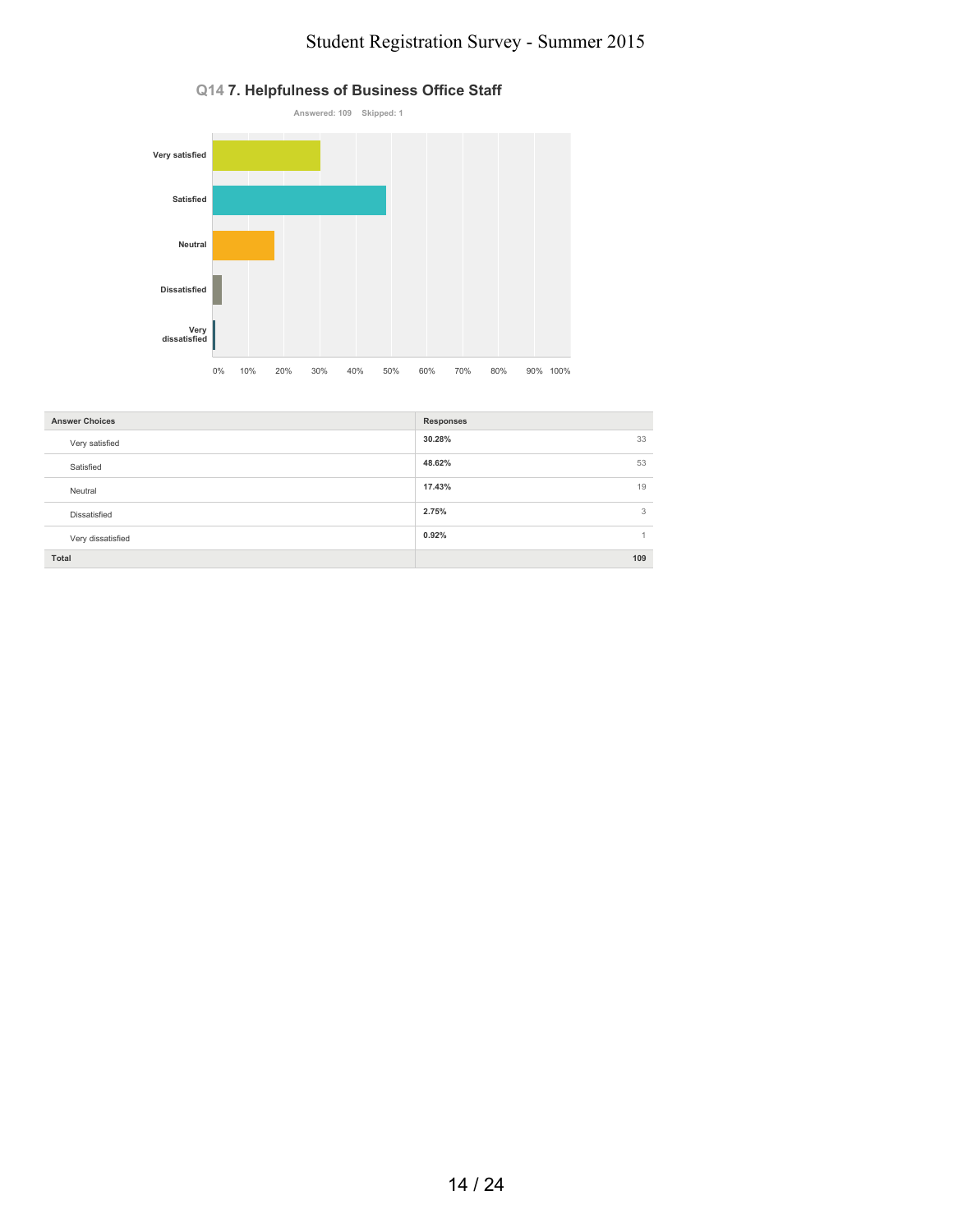

| <b>Answer Choices</b> | <b>Responses</b> |
|-----------------------|------------------|
| Very satisfied        | 28.18%<br>31     |
| Satisfied             | 41.82%<br>46     |
| Neutral               | 25.45%<br>28     |
| Dissatisfied          | 2.73%<br>3       |
| Very dissatisfied     | 2<br>1.82%       |
| Total                 | 110              |

#### **Q15 8. Helpfulness of Peer Guides**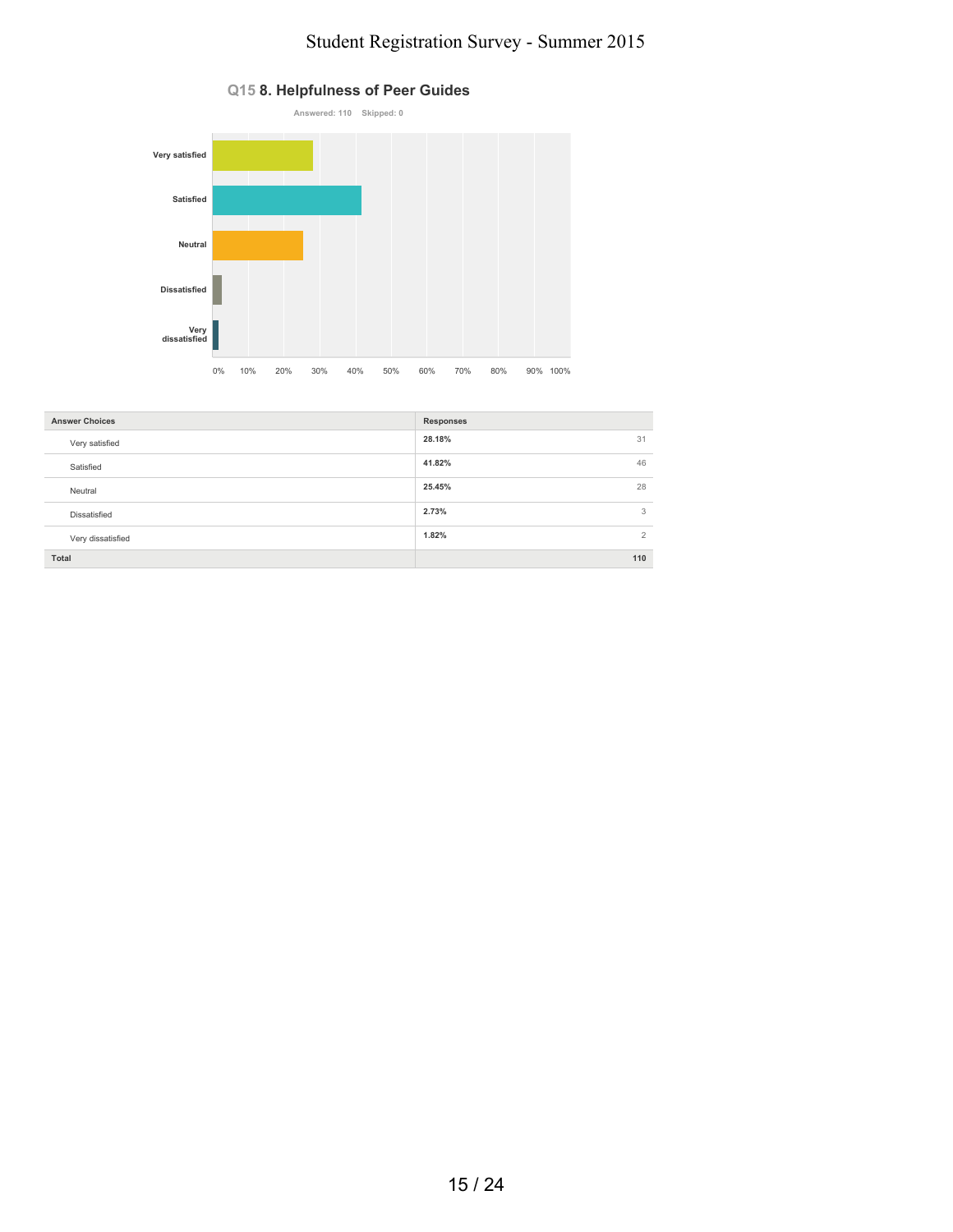

| <b>Answer Choices</b> | <b>Responses</b>    |
|-----------------------|---------------------|
| Very satisfied        | 34.58%<br>37        |
| Satisfied             | 46.73%<br>50        |
| Neutral               | 16.82%<br>18        |
| Dissatisfied          | 2<br>1.87%          |
| Very dissatisfied     | $0.00\%$<br>$\circ$ |
| Total                 | 107                 |
|                       |                     |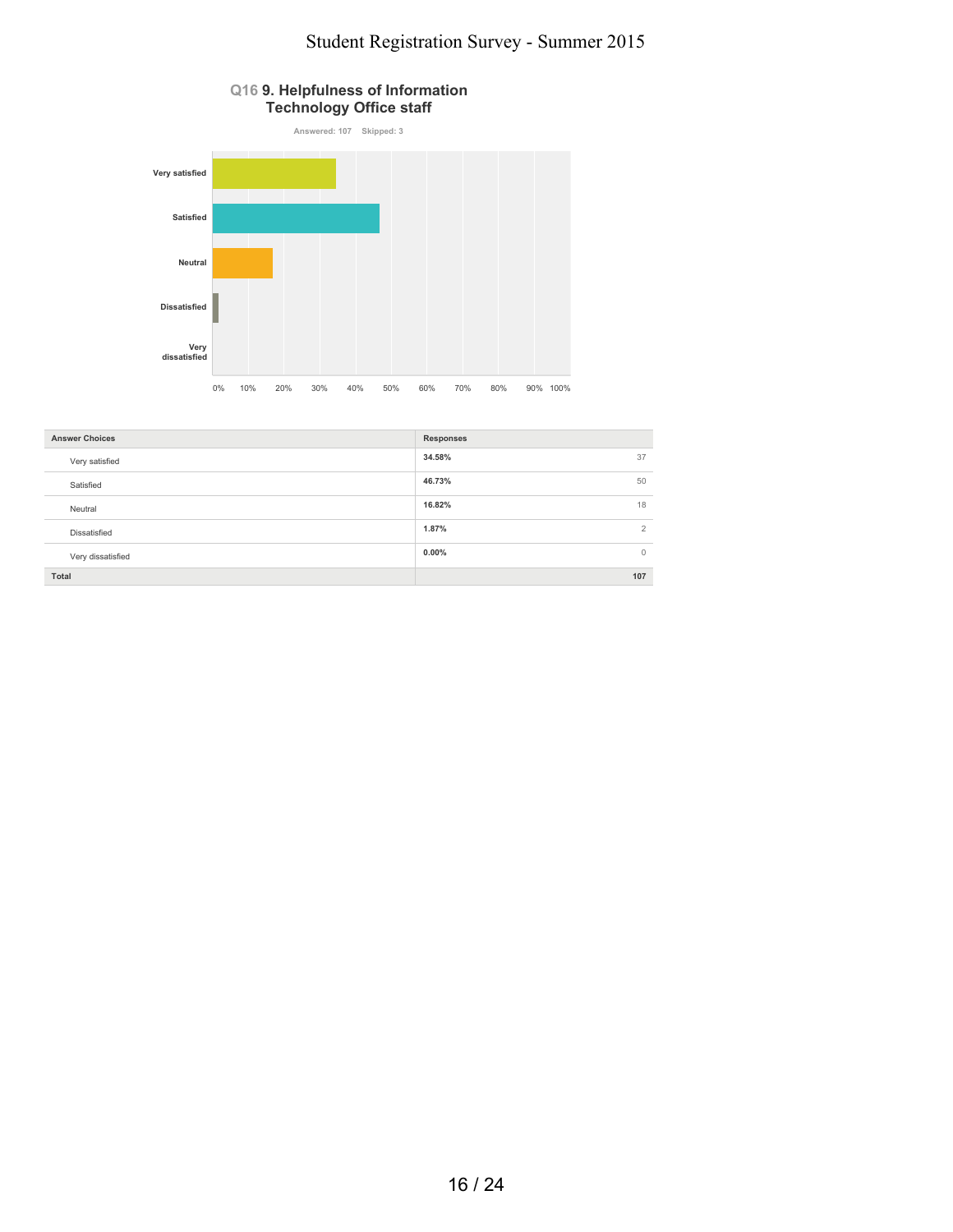

| <b>Answer Choices</b> | <b>Responses</b>     |
|-----------------------|----------------------|
| Very satisfied        | 40.95%<br>43         |
| Satisfied             | 42.86%<br>45         |
| Neutral               | 15.24%<br>16         |
| Dissatisfied          | $0.00\%$<br>$\Omega$ |
| Very dissatisfied     | 0.95%                |
| Total                 | 105                  |
|                       |                      |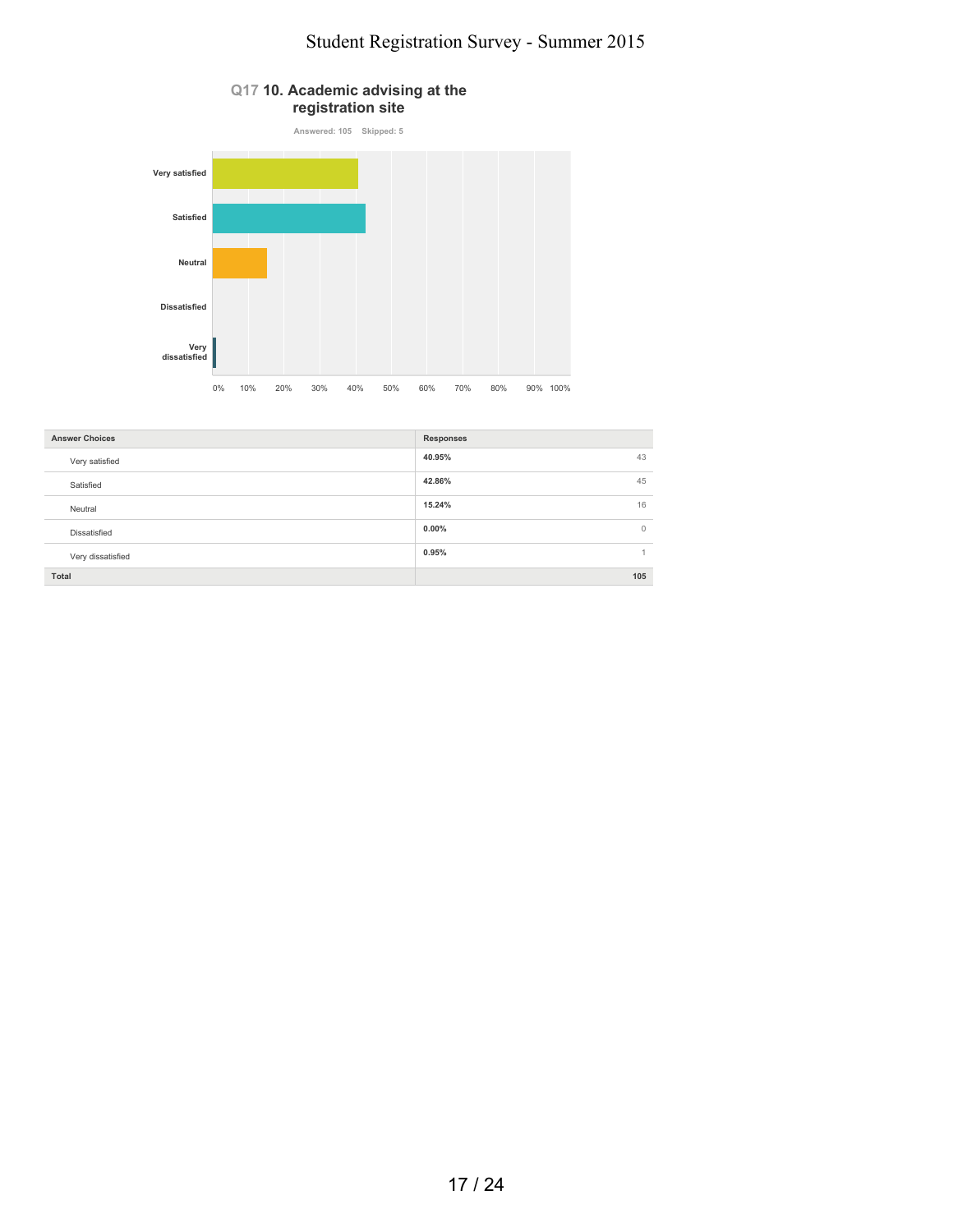

| <b>Answer Choices</b> | <b>Responses</b> |
|-----------------------|------------------|
| Very satisfied        | 31.82%<br>35     |
| Satisfied             | 53.64%<br>59     |
| Neutral               | 11.82%<br>13     |
| Dissatisfied          | 2.73%<br>3       |
| Very dissatisfied     | $0.00\%$<br>0    |
| Total                 | 110              |

#### **Q18 11. Availability of courses for my program**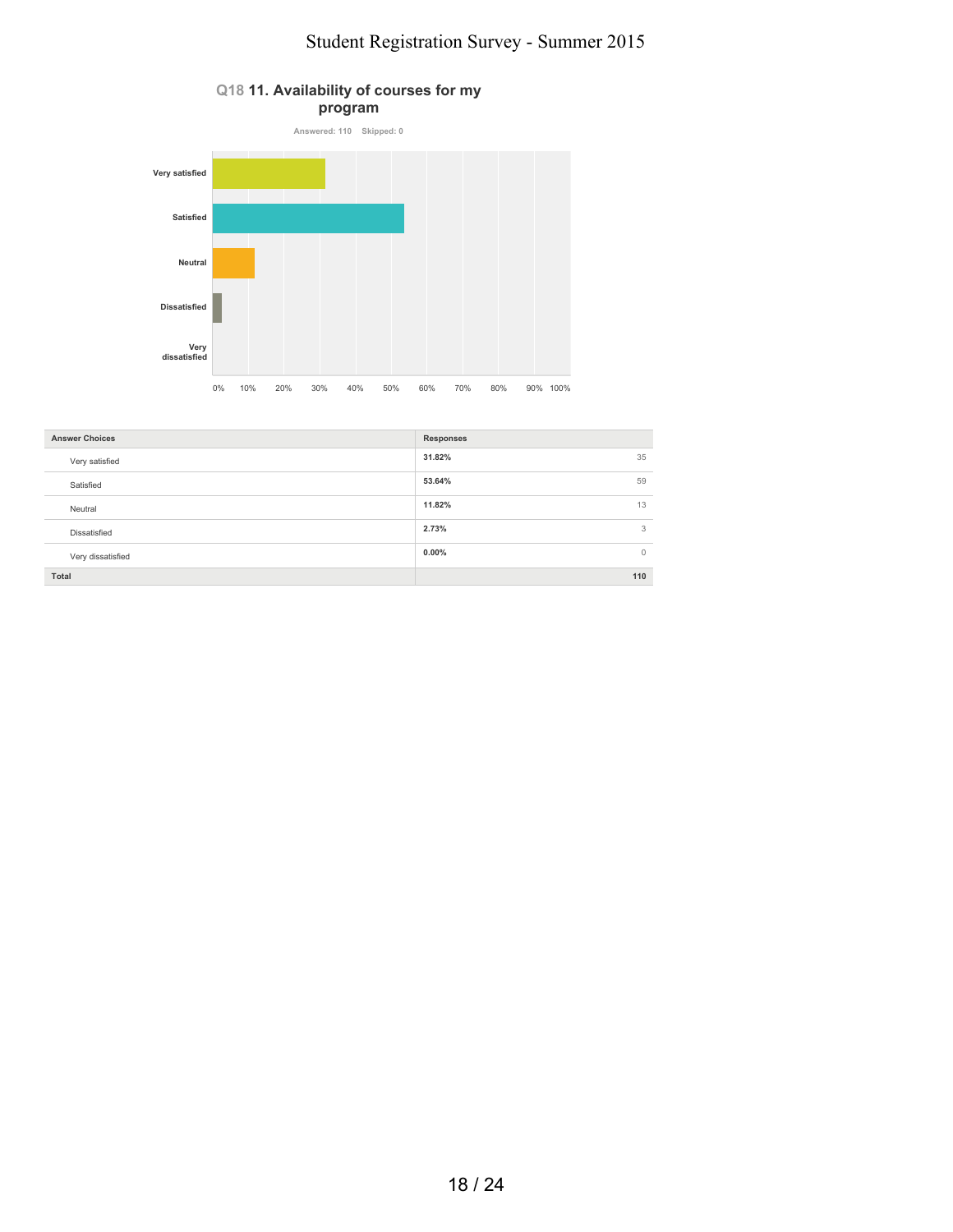

| <b>Answer Choices</b> | <b>Responses</b>        |
|-----------------------|-------------------------|
| Very satisfied        | 29<br>26.61%            |
| Satisfied             | 45<br>41.28%            |
| Neutral               | 28<br>25.69%            |
| Dissatisfied          | 5<br>4.59%              |
| Very dissatisfied     | $\overline{2}$<br>1.83% |
| Total                 | 109                     |

### **Q19 12. Bill paying process**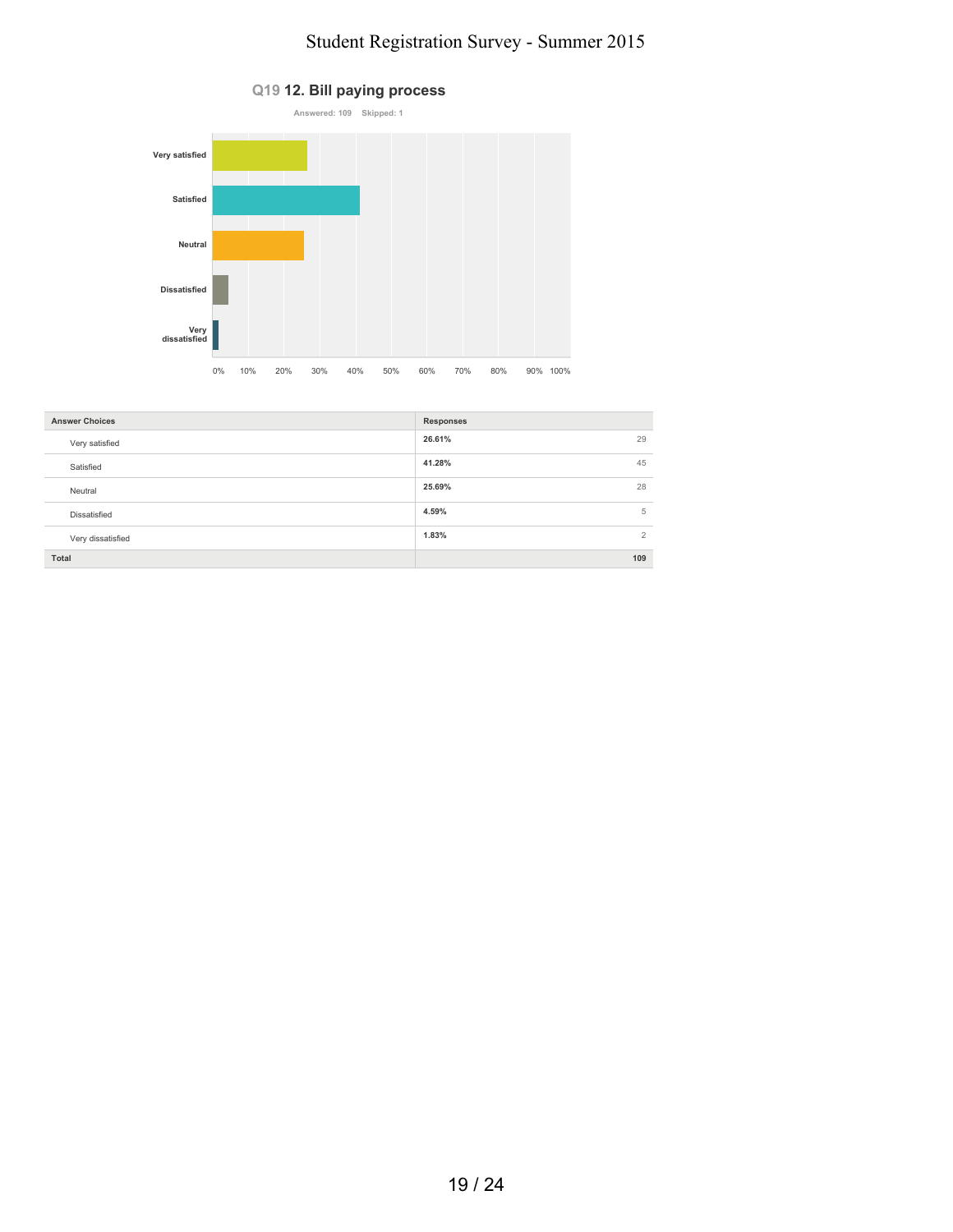# **registration process Answered: 109 Skipped: 1 Very satisfied Satisfied Neutral Dissatisfied Very dissatisfied** 0% 10% 20% 30% 40% 50% 60% 70% 80% 90% 100%

**Q20 13. TIME involved in completing**

| <b>Answer Choices</b><br><b>Responses</b> |         |
|-------------------------------------------|---------|
| 34.86%<br>Very satisfied                  | 38      |
| 46.79%<br>Satisfied                       | 51      |
| 15.60%<br>Neutral                         | 17      |
| 2.75%<br>Dissatisfied                     | 3       |
| $0.00\%$<br>Very dissatisfied             | $\circ$ |
| Total                                     | 109     |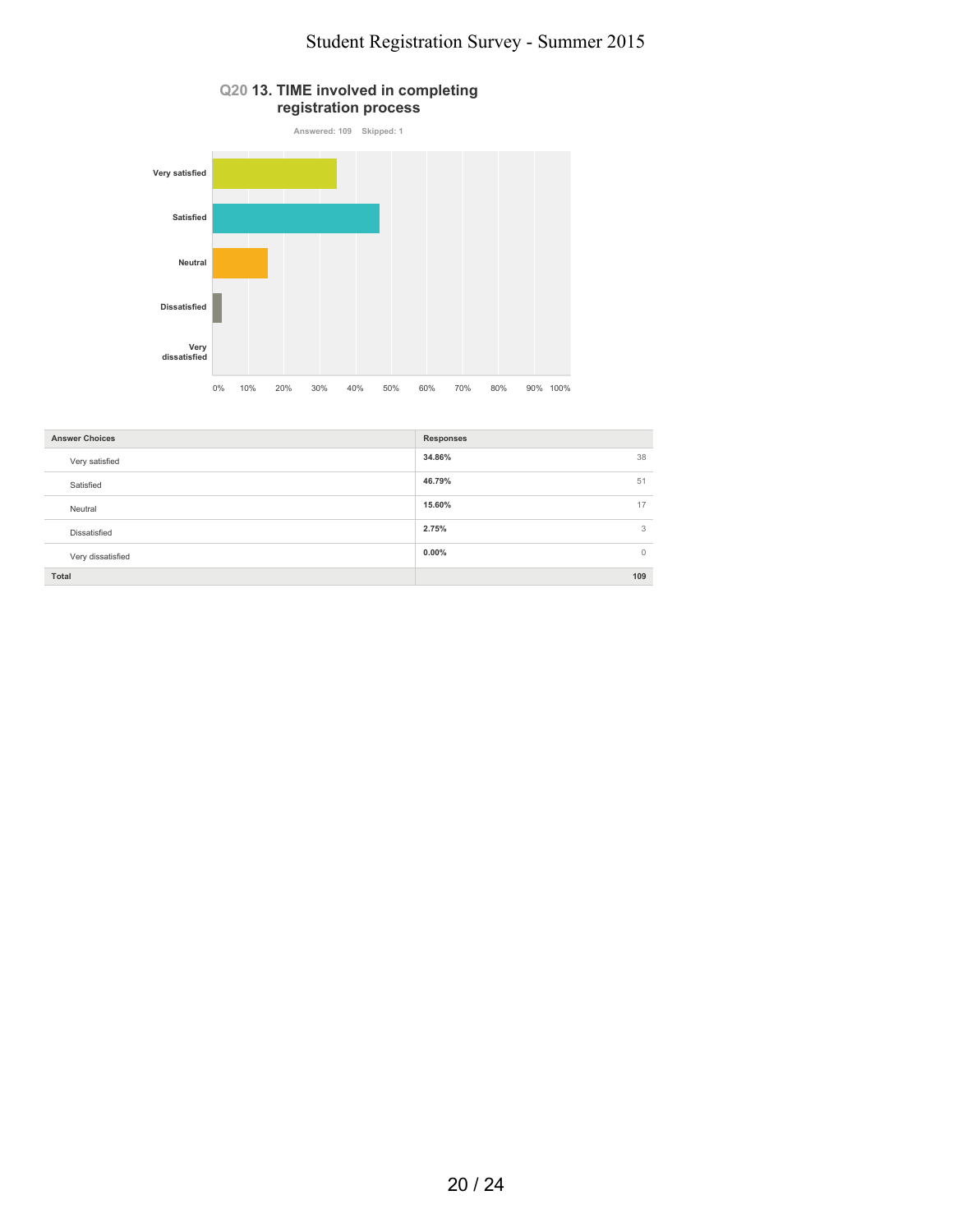

| <b>Answer Choices</b> | <b>Responses</b> |
|-----------------------|------------------|
| Very satisfied        | 38<br>34.55%     |
| Satisfied             | 51.82%<br>57     |
| Neutral               | 13<br>11.82%     |
| Dissatisfied          | 0.91%            |
| Very dissatisfied     | 0.91%            |
| Total                 | 110              |
|                       |                  |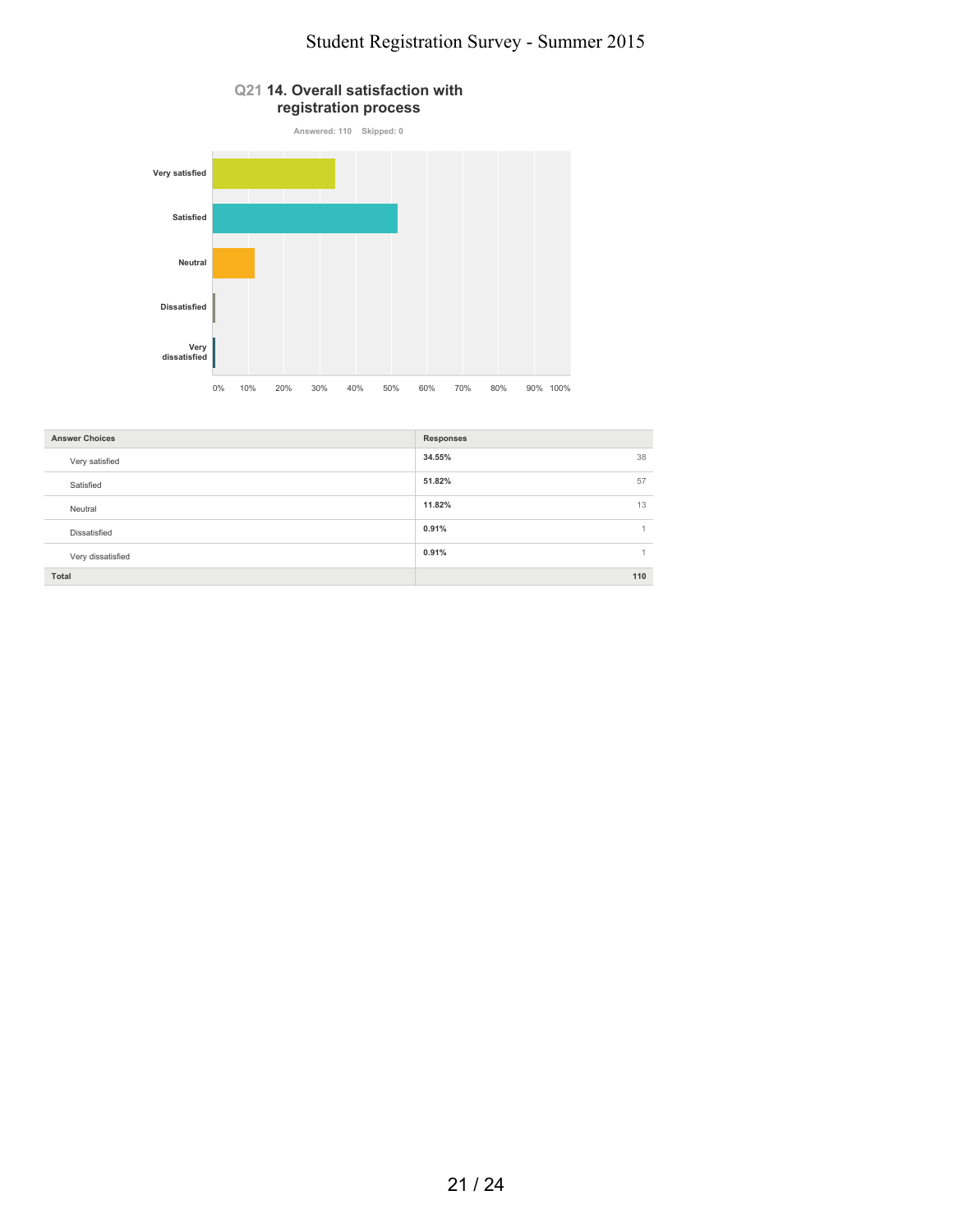#### **Q22 I am able to finance my summer semester courses (Check all that apply):**



| <b>Answer Choices</b>              | <b>Responses</b> |    |
|------------------------------------|------------------|----|
| Supplemental Education Grant (SEG) | 58.25%           | 60 |
| Congressional assistance           | 12.62%           | 13 |
| State scholarship assistance       | 10.68%           | 11 |
| Pell grant                         | 48.54%           | 50 |
| Family assistance                  | 24.27%           | 25 |
| Personal payment (packet money)    | 13.59%           | 14 |
| US military veteran assistance     | 2.91%            | 3  |
| <b>Total Respondents: 103</b>      |                  |    |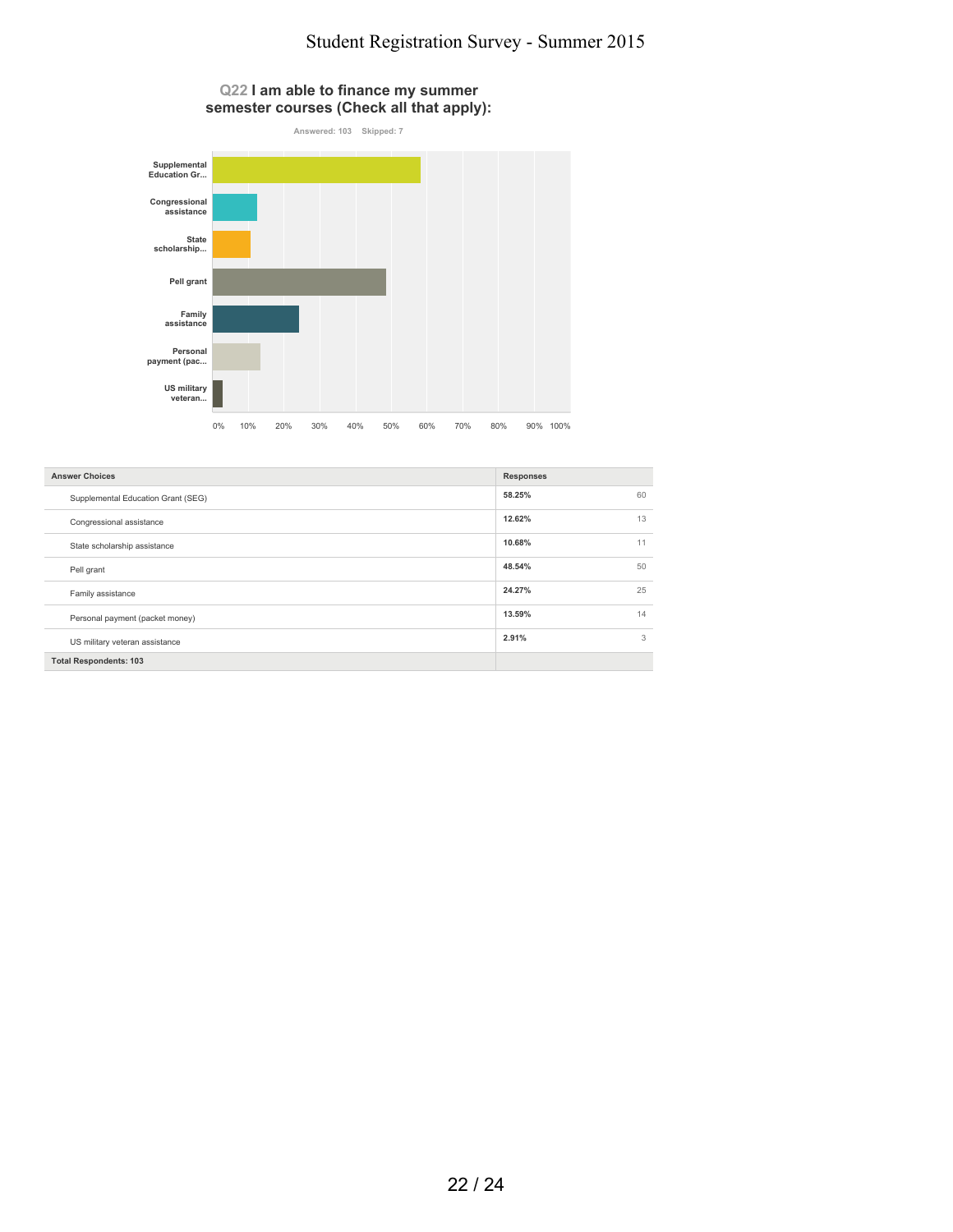



| <b>Answer Choices</b>                                                     | <b>Responses</b> |    |
|---------------------------------------------------------------------------|------------------|----|
| I want to obtain my degree in a shorter time.                             | 76.00%           | 76 |
| I need to make up courses that I failed or need to obtain a higher grade. | 28.00%           | 28 |
| I want to get an early start in college                                   | 4.00%            |    |
| <b>Total Respondents: 100</b>                                             |                  |    |